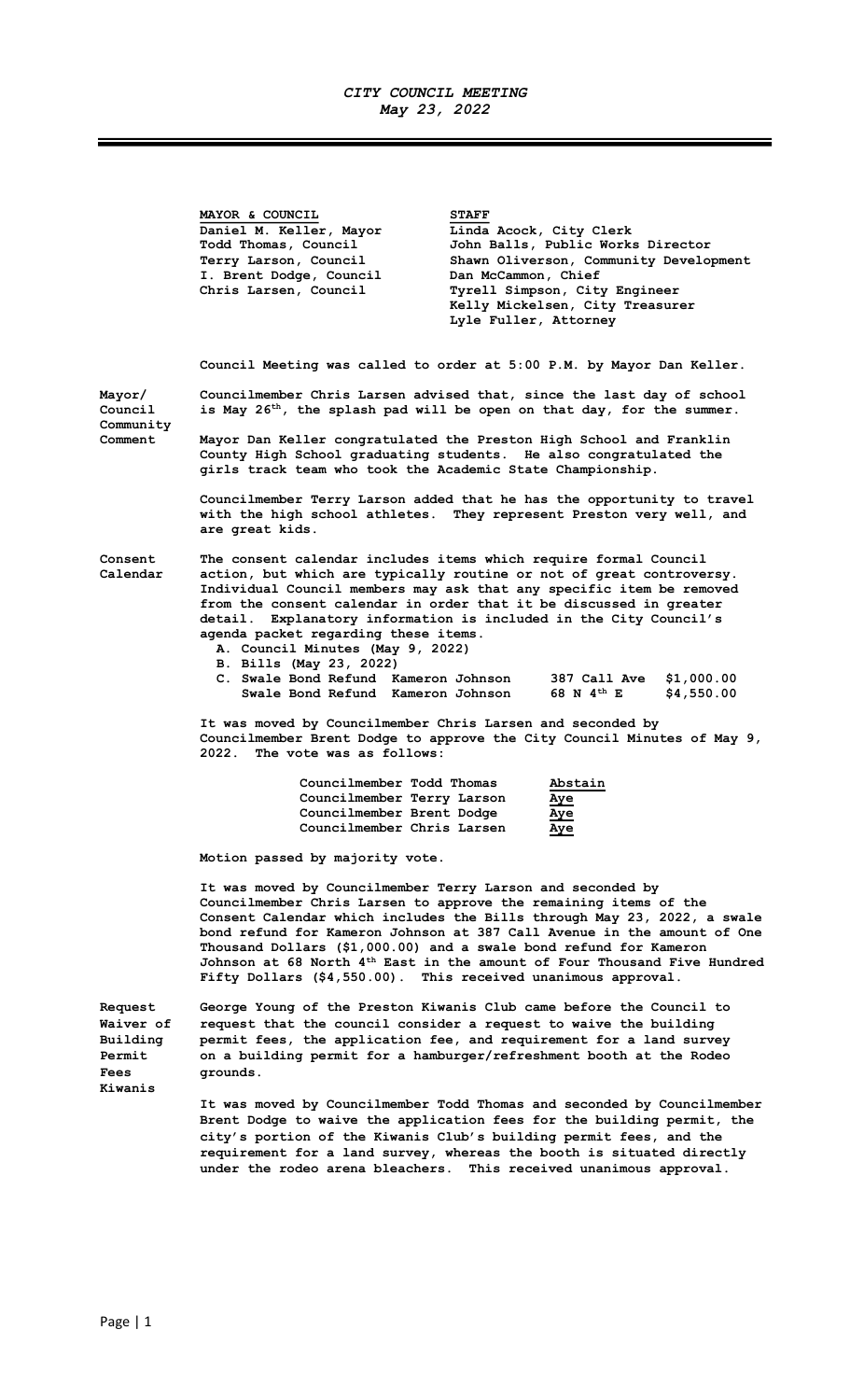$\equiv$ 

| Discuss<br>Lighting<br>Project<br>At City                                 | George Young of the Preston Kiwanis Club stated that the Kiwanis is<br>doing fundraisers to raise money to help replace the lights at the<br>city park with LED lights.                                                                                                                                                                                                                                                                                                                                        |  |  |  |
|---------------------------------------------------------------------------|----------------------------------------------------------------------------------------------------------------------------------------------------------------------------------------------------------------------------------------------------------------------------------------------------------------------------------------------------------------------------------------------------------------------------------------------------------------------------------------------------------------|--|--|--|
| Park                                                                      | Councilmember Todd Thomas also stated that he has been working with<br>Rocky Mountain Power to replace some of the existing bulbs. The bulbs<br>that they replaced were all that Preston City has left in inventory.<br>Rocky Mountain Power states that these bulbs are being phased out, and<br>it won't be long before they are not available. Rocky Mountain Power is<br>offering an energy savings rebate up to 70% of the costs of replacing<br>the lights.                                              |  |  |  |
|                                                                           | Mr. Young has talked with Rocky Mountain Power and has obtained quotes<br>for replacement and the energy savings rebate. They have estimated the<br>lighting around all three diamonds to be seventy-five thousand dollars<br>$( $75,000)$ .                                                                                                                                                                                                                                                                   |  |  |  |
|                                                                           | Mayor Dan Keller thanked Mr. Young and the Kiwanis Club for their<br>community support and willingness to help Preston City with the<br>lighting at the ball park.                                                                                                                                                                                                                                                                                                                                             |  |  |  |
|                                                                           | It was moved by Councilmember Todd Thomas and seconded by Councilmember<br>Terry Larson to table the lighting project for the city park while<br>research is ongoing. This received unanimous approval.                                                                                                                                                                                                                                                                                                        |  |  |  |
| Easement<br>Discussion<br>At Approx.<br>$2^{\text{nd}} - 4^{\text{th}}$ E | Jane Pitcher appeared before the council to open dialogue with Preston<br>City on land exchange and the easement for the water line that goes<br>through the Craner Field property near Highway 91, south of town.                                                                                                                                                                                                                                                                                             |  |  |  |
| On Hwy 91<br>J. Pitcher                                                   | Mayor Dan Keller suggested that Ms. Pitcher bring an official proposal<br>that the city may entertain.                                                                                                                                                                                                                                                                                                                                                                                                         |  |  |  |
| Hire<br><b>New Police</b><br>Officer                                      | Chief Dan McCammon presented Levi S. Coon, as the new hire with the<br>City of Preston, as a police officer. He has made the offer of<br>employment, and Chief McCammon and Mr. Coon have both signed the Final<br>Offer of Employment.                                                                                                                                                                                                                                                                        |  |  |  |
|                                                                           | It was moved by Councilmember Brent Dodge and seconded by Councilmember<br>Todd Thomas to ratify the hiring of Levi S. Coon as a Police Officer<br>for The City of Preston.<br>This received unanimous approval.                                                                                                                                                                                                                                                                                               |  |  |  |
| Short<br>Term<br><b>Rentals</b>                                           | Community Development Specialist Shawn Oliverson presented a drafted<br>ordinance for Short-Term Rentals, also known as Vacation Rentals.<br>He<br>stated that the Planning and Zoning Commission has reviewed and<br>researched the short-term rental and the council now has before them<br>the recommended ordinance. He stated that the three main issues with<br>the ordinance are: rent is for thirty days or less, it is only allowed<br>on a single-family parcel, and a business license is required. |  |  |  |
|                                                                           | Attorney Lyle Fuller also stated that Idaho Code 67-6539 states that<br>you cannot prohibit short-term rentals, but that the proposed ordinance<br>does not prohibit the rentals, but safeguards the public health, safety<br>and general welfare of the community.                                                                                                                                                                                                                                            |  |  |  |
| Short<br>Term<br><b>Rentals</b>                                           | Ord. 2022-8 Councilmember Brent Dodge introduced Ordinance 2022-8, enacting Title<br>17, Chapter 62 of the Preston Municipal Code, relating to the use of<br>residential dwelling as vacation rentals or short-term rentals.                                                                                                                                                                                                                                                                                   |  |  |  |
|                                                                           | It was moved by Councilmember Brent Dodge and seconded by Councilmember<br>Todd Thomas to dispense with the rules requiring the reading of<br>ordinances on three separate days, and ordered the ordinance to be read<br>once in summary. The vote was as follows:                                                                                                                                                                                                                                             |  |  |  |
|                                                                           | Councilmember Todd Thomas<br>Aye<br>Councilmember Terry Larson<br>Aye<br>Councilmember Brent Dodge<br>Aye<br>Councilmember Chris Larsen<br>Aye                                                                                                                                                                                                                                                                                                                                                                 |  |  |  |

Motion passed by unanimous vote.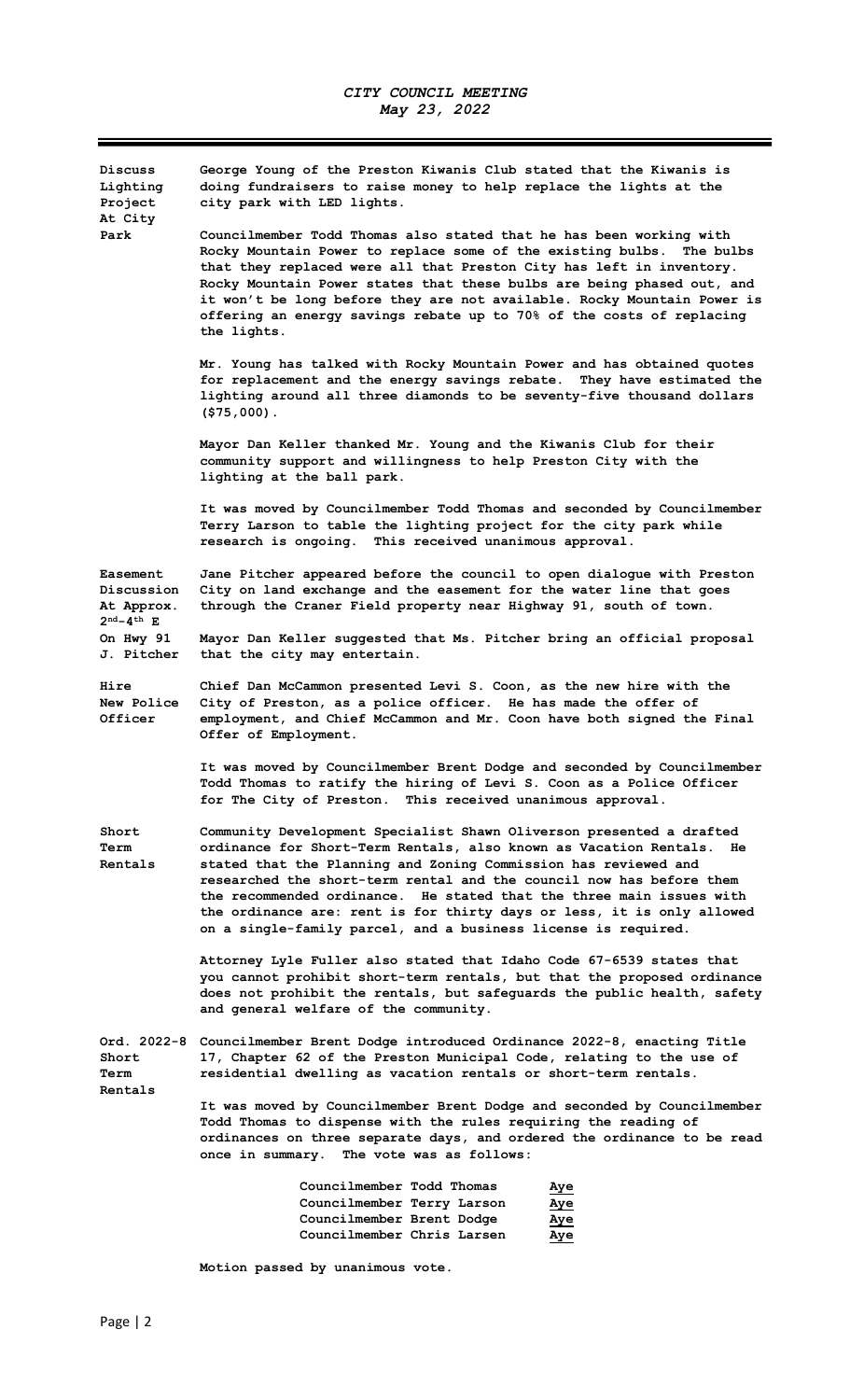Ordinance 2022-8 was read once in summary by City Clerk Linda Acock.

It was moved by Councilmember Todd Thomas and seconded by Councilmember Brent Dodge to approve Ordinance 2022-8, enacting Title 17, Chapter 62 of the Preston Municipal Code, vacation rentals or short-term rentals. The vote was as follows:

| Councilmember Todd Thomas  | <u>Aye</u> |
|----------------------------|------------|
| Councilmember Terry Larson | Aye        |
| Councilmember Brent Dodge  | Aye        |
| Councilmember Chris Larsen | Aye        |

Motion passed by unanimous vote.

Resolution It was moved by Councilmember Todd Thomas and seconded by Councilmember #144 Terry Larson to table this matter to the June 13, 2022 council meeting. Amend This received unanimous approval. FY 2022 Salary Resolution

Resolution City Engineer Tyrell Simpson introduced a Cooperative Agreement and #145 Resolution for a radar feedback sign on State Highway 34 near the Cooperative Country Club Estates Subdivision. The Idaho Transportation Department Agreement has offered Three Thousand Dollars (\$3,000) towards the purchase of the ITD sign. Radar

Feedback It was moved by Councilmember Chris Larsen and seconded by Sign Councilmember Todd Thomas to enter into the Cooperative Agreement with the Idaho Transportation Department and authorize Mayor Dan Keller to sign the agreement, and approve Resolution 145 for the radar feedback sign on State Highway 34. The vote was as follows:

| Councilmember Todd Thomas  | <u>Aye</u> |
|----------------------------|------------|
| Councilmember Terry Larson | <u>Aye</u> |
| Councilmember Brent Dodge  | <u>Aye</u> |
| Councilmember Chris Larsen | Aye        |

 Motion passed by unanimous vote. (A copy of the Resolution and Cooperative Agreement follows Minutes)

Business It was moved by Councilmember Terry Larson and seconded by Licenses Councilmember Todd Thomas to approve the following business licenses:

> Patricia Johnson 615 East 6<sup>th</sup> South (Empresses LLC) Corrie Bingham 32 North State (Corrie L Bingham Insurance Agency)

Motion passed by unanimous approval.

Parking Councilmember Todd Thomas presented a plan to stripe-paint parking Plan stalls at the Preston City Park. Part of the parking plan includes City the creating of new handicap parking. Park

> It was moved by Councilmember Brent Dodge and seconded by Councilmember Chris Larsen to allow Councilmember Todd Thomas and City Engineer Tyrell Simpson to engineer the parking spaces around the ball parks and to add an additional six handicap parking spaces that will be ADA compliant. This received unanimous approval.

Executive It was moved by Councilmember Chris Larsen and seconded by Session Councilmember Todd Thomas to enter into Executive Session to discuss Possible Litigation, as allowed in Idaho Code 74-206(1)(f). The vote was as follows:

| Councilmember Todd Thomas  | Aye        |
|----------------------------|------------|
| Councilmember Terry Larson | <u>Aye</u> |
| Councilmember Brent Dodge  | <u>Aye</u> |
| Councilmember Chris Larsen | <u>Aye</u> |

Motion passed by Unanimous approval.